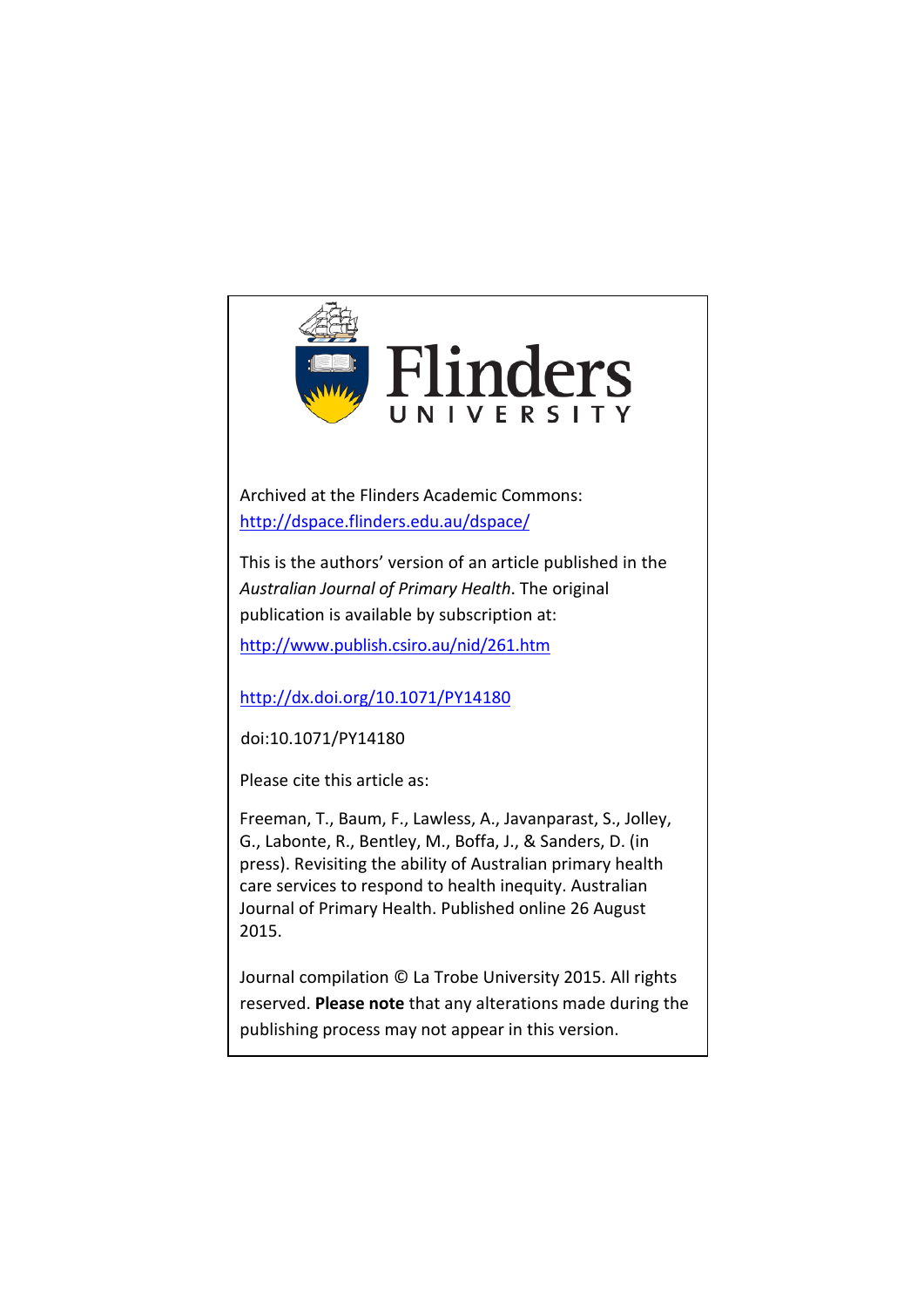# **Revisiting the ability of Australian primary health care services to respond to health inequity**

Toby Freeman, PhD, Southgate Institute for Health, Society, and Equity, Flinders University, GPO Box 2100, Adelaide, SA 5001, AUSTRALIA.

Fran Baum, PhD, Southgate Institute for Health, Society, and Equity, Flinders University, GPO Box 2100, Adelaide, SA 5001, AUSTRALIA.

Angela Lawless, DrPH, Southgate Institute for Health, Society, and Equity, Flinders University, GPO Box 2100, Adelaide, SA 5001, AUSTRALIA.

Sara Javanparast, PhD, Southgate Institute for Health, Society, and Equity, Flinders University, GPO Box 2100, Adelaide, SA 5001, AUSTRALIA.

Gwyn Jolley, PhD, Southgate Institute for Health, Society, and Equity, Flinders University, GPO Box 2100, Adelaide, SA 5001, AUSTRALIA.

Ronald Labonté, PhD, Institute of Population Health, University of Ottawa, 1 Stewart Street, Ottawa, Ontario, K1N 6N5, CANADA

Michael Bentley, DrPH, Southgate Institute for Health, Society, and Equity, Flinders University, GPO Box 2100, Adelaide, SA 5001, AUSTRALIA.

John Boffa, MB BS, MPH, Central Australian Aboriginal Congress Aboriginal Corporation, PO Box 1604 Alice Springs NT 0871, AUSTRALIA.

David Sanders. ChB, MRCP, DSc (Hon Causa), School of Public Health, University of the Western Cape, Private Bag X17, Bellville, Cape Town 7535, SOUTH AFRICA.

### **Acknowledgements**

This research was funded by an NHMRC project grant (535041). RL is funded by the Canada Research Chair program. We would like to acknowledge the staff of each participating service and thank them for their time and trust in allowing us to conduct research in partnership with them.

Abridged title: Revisiting equity in Australian PHC services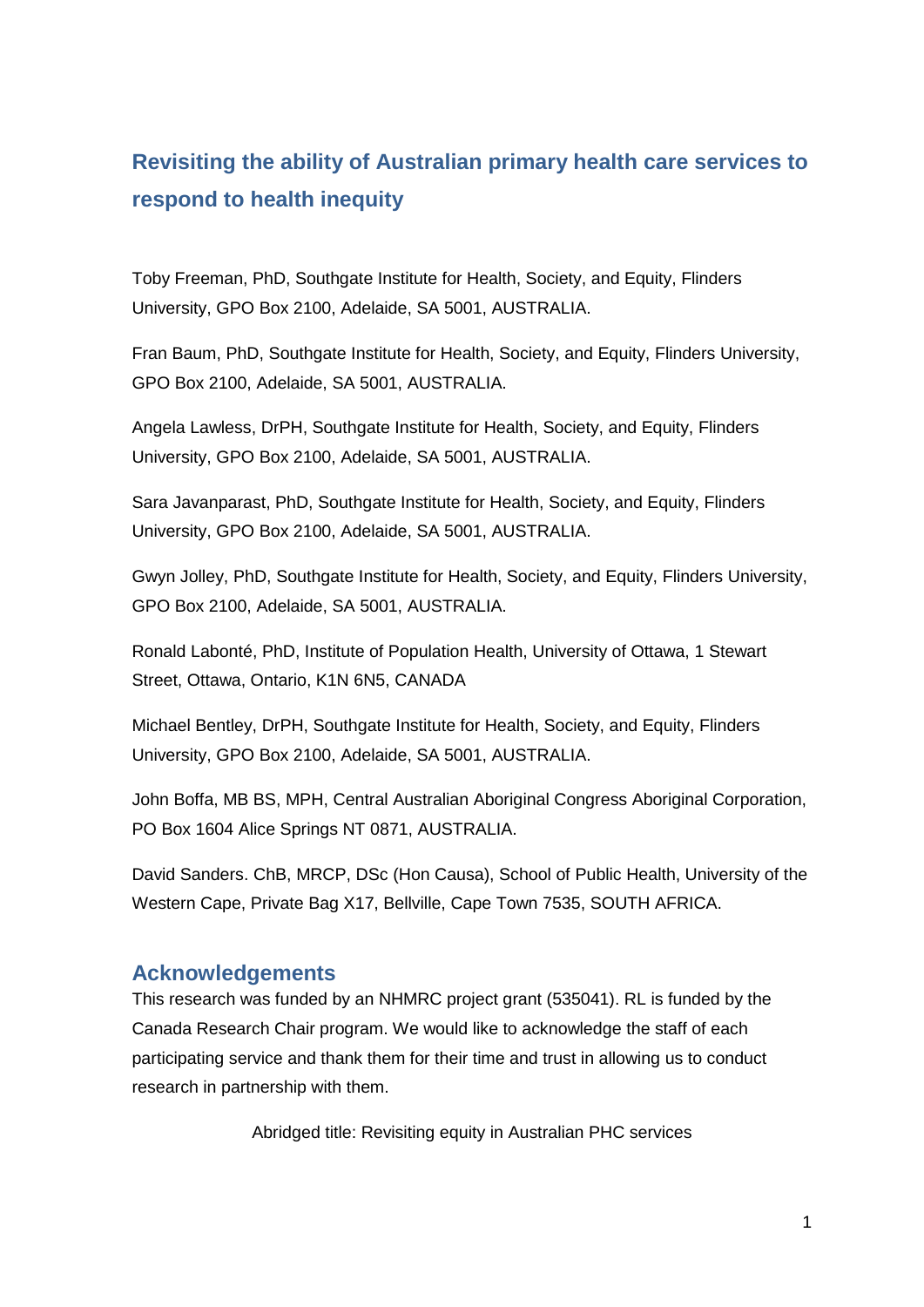# **Revisiting the ability of Australian primary health care services to respond to health inequity**

## **Abstract**

Equity of access and reducing health inequities are key objectives of comprehensive primary health care. However, the supports required to target equity are fragile and vulnerable to changes in the fiscal and political environment. We followed six Australian primary health care services, five in South Australia, and one in the Northern Territory, over five years (2009-2013) of considerable change. We conducted 55 interviews with service managers, staff, regional health executives, and health department representatives in 2013 to examine how the changes had affected their practice regarding equity of access and responding to health inequity. At the four state government services, seven of ten previously identified strategies for equity of access, and services' scope to facilitate access to other health services, and to act on the social determinants of health inequity were now compromised or reduced in some way as a result of the changing policy environment. There was less change with a mix of positive and negative at the nongovernment organisation. The community controlled service increased their breadth of strategies employed to address health equity. These different trajectories suggest the value of community governance, and highlight the need to monitor equity performance and advocate for the importance of health equity.

### **Keywords**

Health equity, health disparities, health services accessibility, social determinants of health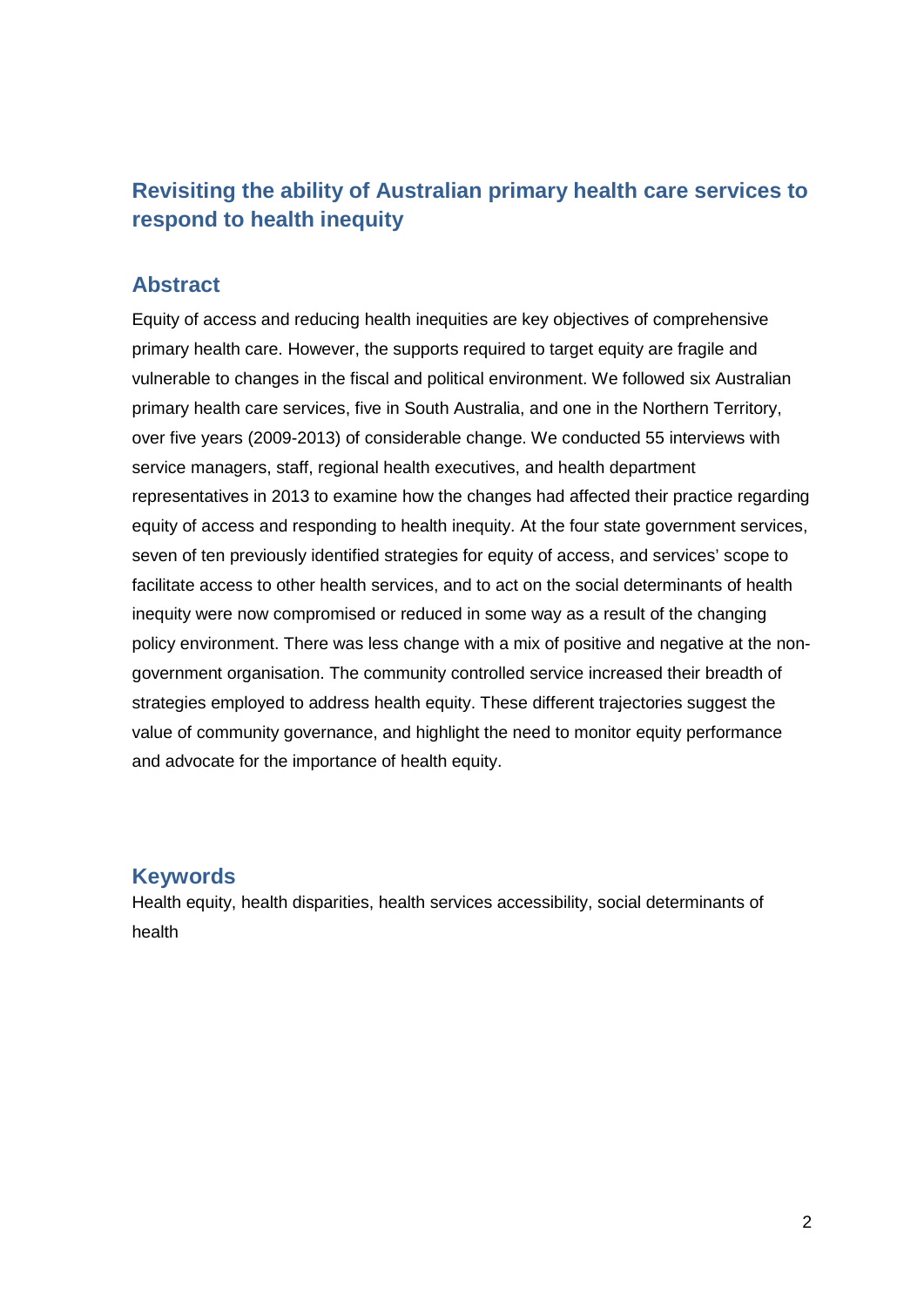# **What is known about the topic?**

• Funding, organisational, and policy supports are needed for the range of strategies primary health care services need to enact to address health inequity.

# **What does this paper add?**

• Changes in funding, organisational support, and policy can have different effects on primary health care services' ability to address health inequity, highlighting the importance of monitoring equity performance of services.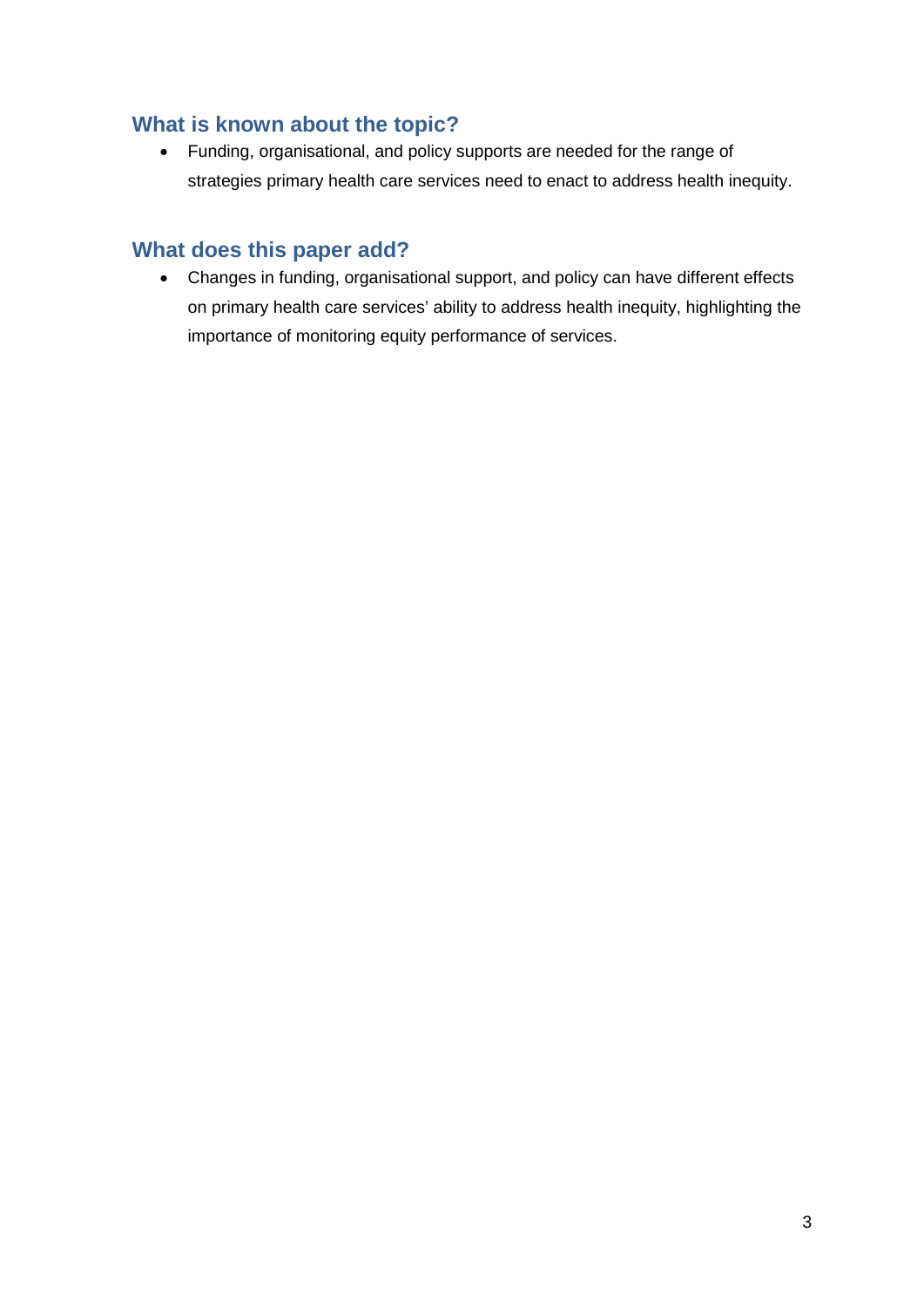# **Introduction**

Comprehensive primary health care (CPHC) is an approach to health care and health promotion underpinned by equity, community participation, and action on social determinants of health (Baum, 2008; World Health Organization, 1978). Two key CPHC movements in Australia have been the community health movement,- emerging from the 1973 Federal Community Health Program (National Hospital and Health Services Commission, 1973), and the Aboriginal community controlled health movement (Hurley *et al.*, 2010), which has pioneered CPHC since the early 1970s (Foley, 1982).

Improving health care access and reducing health inequities are key objectives of CPHC (Baum, 2007; World Health Organization, 1978) and require a broad range of strategies enabling actions on social determinants of health inequity (Baum *et al.*, 2013; Commission on Social Determinants of Health, 2008), and enhancing equity of access (Freeman *et al.*, 2011; Thiede *et al.*, 2007). These strategies require funding, organisational and policy support, which are vulnerable to changes in fiscal and political environments (Hanratty *et al.*, 2007; Jolley *et al.*, 2014).

As part of a five year project examining different models of primary health care (PHC) we examined six services' strategies to address health inequity (Freeman *et al.*, 2011), and identified three approaches services used:

- 1) Ensure equity of access to their service,
- 2) Facilitate access to wider health care, and
- 3) Address social determinants of health inequity.

Equity of access was examined using an adaption of Thiede et al.'s (2007) three A's framework (availability, affordability, and acceptability), adding 'engagement' to cover the awareness raising, community activities, and community participation. Despite some systems barriers, generally services enacted a wide and innovative range of strategies to ensure equity of access and, to a lesser extent, reduce health inequity.

Since then, we have followed the services over a period of substantial change for the South Australian services. In this period, new PHC buildings, GP Plus Health Care Centres and Federal GP Super Clinics, were established, and regional health organisations were changed. The state government's response (SA Health, 2013) to the Review of Non-Hospital Based Services (McCann, 2012) resulted in considerable disinvestment in PHC, particularly in health promotion (Jolley *et al.*, 2014). Nevertheless, the Review emphasised the role of state PHC in reaching those most in need, noting that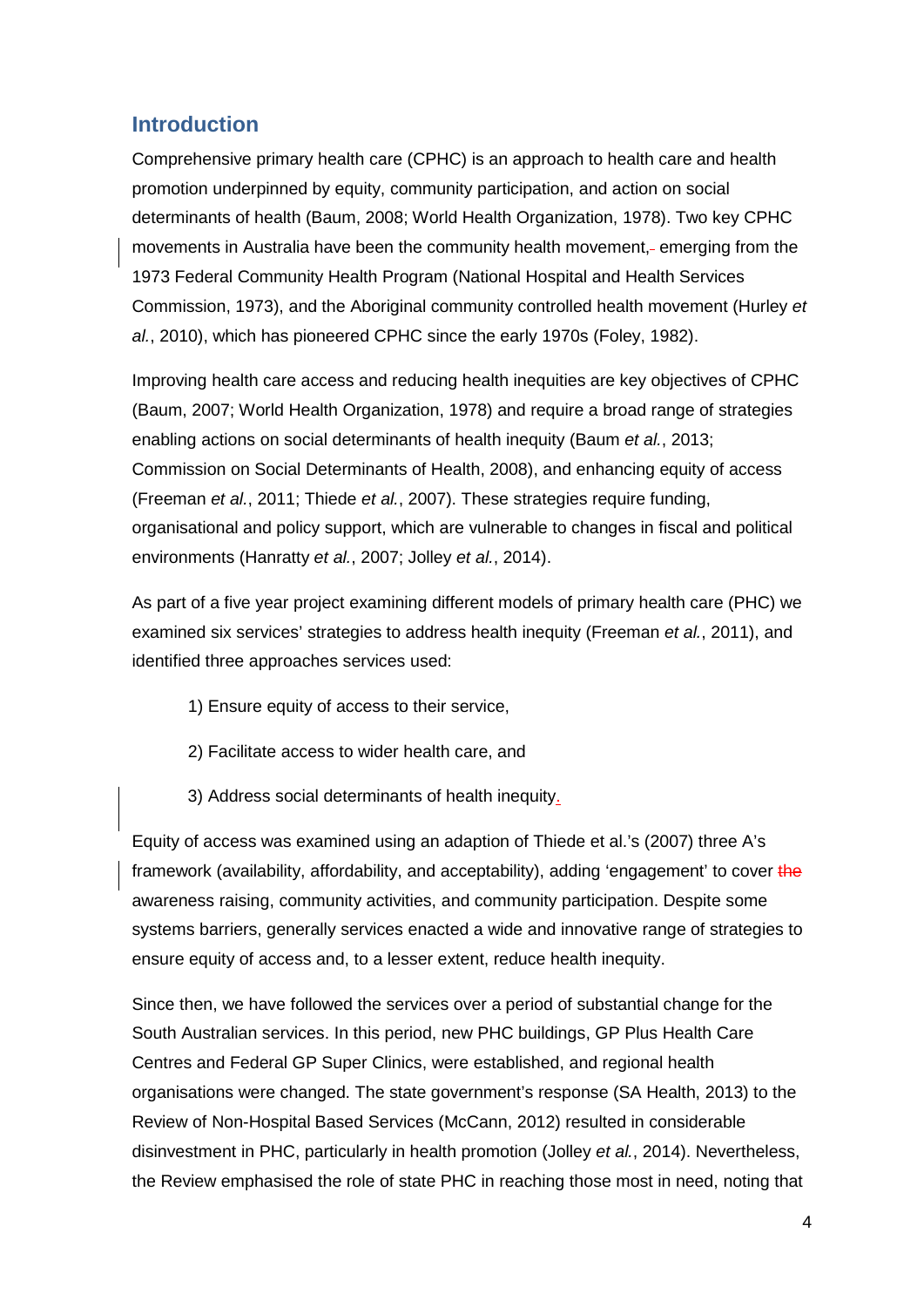the Medicare Locals "will not be providing services and especially not to the particularly disadvantaged groups that attend State-funded primary health care services" (McCann, 2012, p. 6). This positions the services as ones that targeting only the disadvantaged. Such services run the risking of engendering stigma because they are used exclusively by people in lower socioeconomic circumstances. The evidence on reducing health inequities points to indicates the need for proportionate universalism with services that are universally accessible, but that put proportionate resources towards engaging those lower down the social gradient (Marmot *et al.*, 2010).

We examined the effect of the changes in PHC over the last-5 years (2009-2013) on services' ability to achieve equity of access, facilitate wider health care, and address social determinants of health inequities.

### **Method**

Data collection was part of a larger project on CPHC conducted in partnership-with six partner PHC services. The All services all had a pre-existing relationship with the researchers, and were selected to maximise diversity. Central Australian Aboriginal Congress Aboriginal Corporation, an Aboriginal community controlled organisation, and SHine SA, a sexual health non-government organisation, requested to be identified in publications. The state government services are anonymised as North, West and South, and Aboriginal Health Team.

In 2009-2010, seven to fifteen interviews were conducted at each service, inclusive of managers, community members of governing boards/councils, practitioners, and administration staff. Six regional executives and two South Australian health department representatives were also interviewed (total N=68). The interviews examined current practice of CPHC principles including equity.

In 2013, follow up interviews were sought. Administrative supporton staff were excluded as they were not relevant to the aims of the follow up study. Of the original 60 nonadministration staff interviewees, 33 (55%) were still employed at the same organisation, with only minor variations in roles. For the remaining, the practitioner in the previous interviewee's role was approached to be interviewed, or the practitioner in the role closest to that of the original interviewee when that role no longer existed.

West withdrew from the study between the first and second interviews, due to high staff workloads, significant organisational change, and change of manager. The service consented for the 3 three original interviewees still employed at the service to participate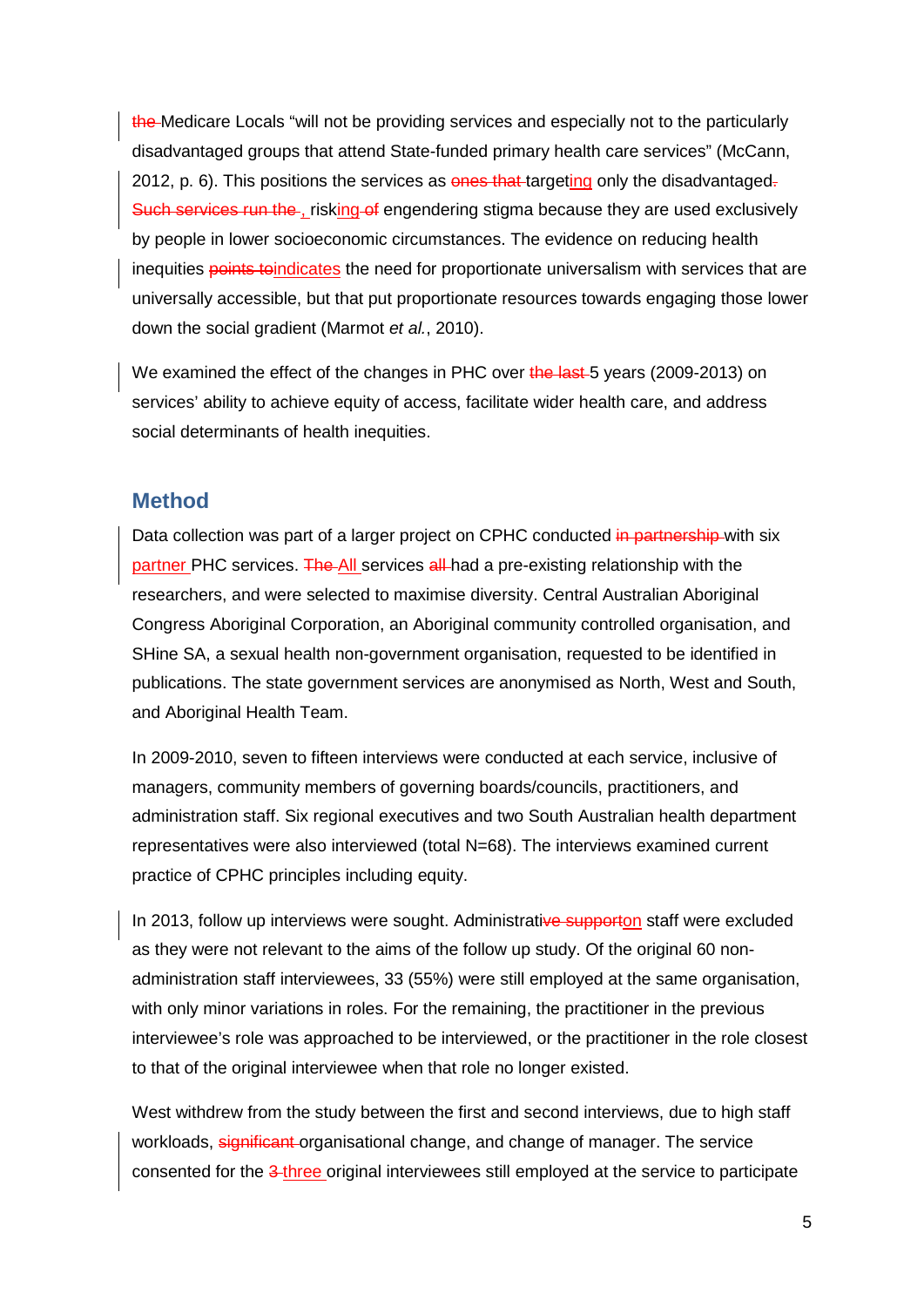in the 2013 interviews (total n for  $2013 = 55$ ). For the six services, a total of 55 interviews were conducted in 2013. The Service characteristics of the services are summarised in Table 1; interviewee characteristics are summarised in Table 2.

#### [Insert Tables 1 and 2 about here]

Interview questions were developed by the research team based on the 2009 interview guide and data collected on the changes that had occurred in PHC, and piloted on two practitioners and one manager from non-participating PHC services. Interviews were conducted at the interviewees' place of work, audio recorded, transcribed, and deidentified. Ethics approval was received from the Southern Adelaide Clinical Human Research Ethics Committee, and the Aboriginal Health Research Ethics Committee. A team approach was taken to thematic analysis, aided by NVivo software. Codes were discussed and revised in team meetings, and four interviews were double-coded or triplecoded, ensuring rigour through monitoring of analysis and interpretation (Morse *et al.*, 2002).

# **Results**

We present oOur results organized are organised by the three approaches identified in our earlier paper (Freeman *et al.*, 2011): 1) equity of access, 2) facilitating access to wider health care, and 3) addressing social determinants of health inequity.

# **1. Equity of access**

Table 3 shows the framework used in the 2011 study, and a summary of the changes.

#### [Insert Table 3 about here]

From tThe interview accounts-provided in the interviews, indicate that seven of the ten equity of access strategies appear to have had weakened for the state-managed services (North, West, South, Aboriginal Health Team). This was despite a stated commitment by state PHC that those in the greatest need would continue to be "our bread and butter" (Regional executive).

Staff opinions on the effect on equity of access were mixed. North, and the staff at South except the early childhood team, felt less able to reach those most in need:

"Our work has become, I feel, a lot more middle class. Those people in greatest need that we always used to see, the people who needed a voice, the people who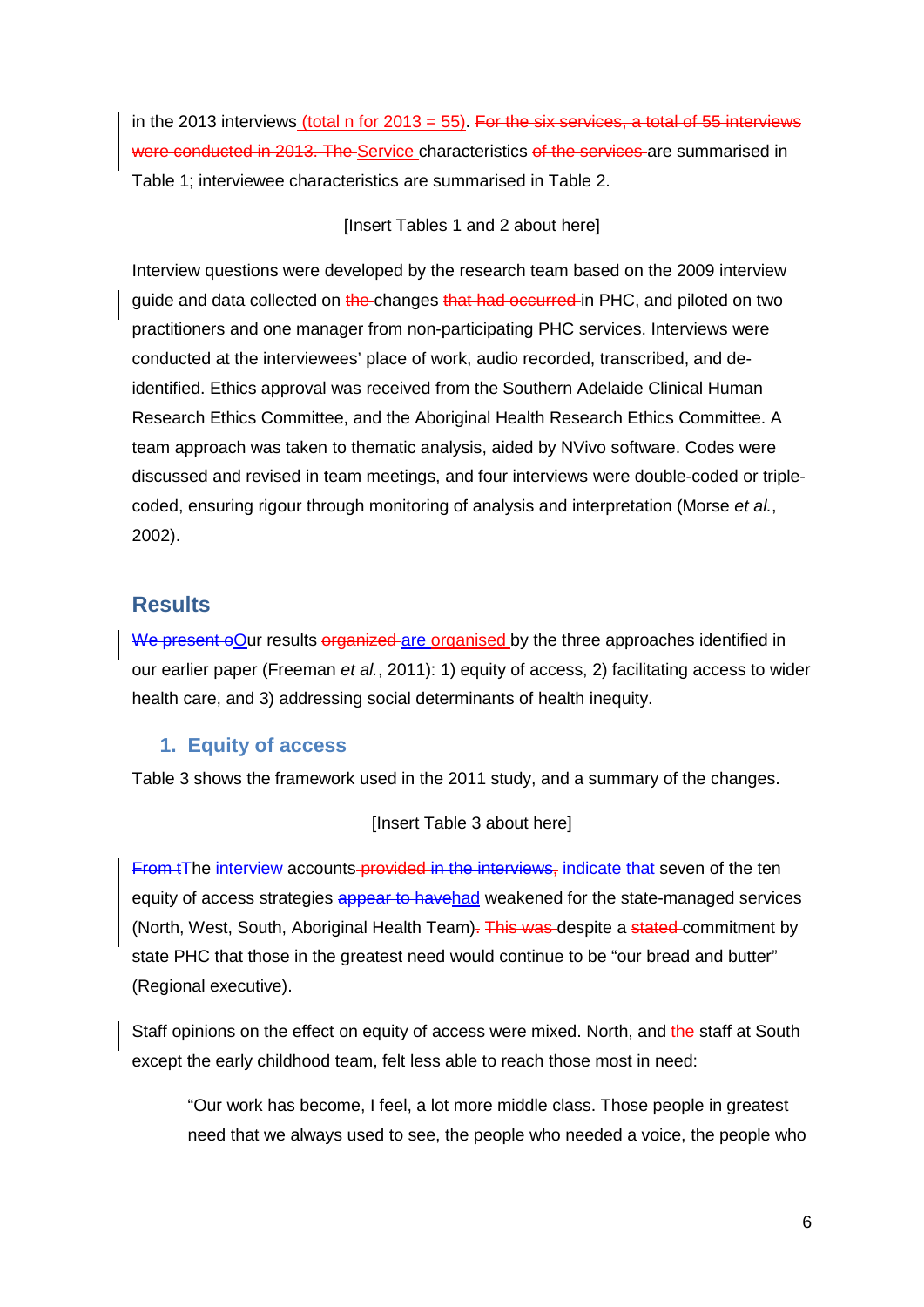were marginalised, that community health cut their teeth on, we don't see them as much now." *South.*

The South early childhood staff felt reported their equity of access had increased, as they were seeing more vulnerable families than five years ago. Opinions on equity performance were more variable at West and the Aboriginal Health Team, with some staff feeling equity of access had decreased, while others felt it had stayed about the same. The state-managed services did not assess utilisation data for their equity performance, with one manager commenting "I don't know that I can actually measure that".

For SHine SA, two strategies were weakened, and three were strengthened. SHine SA had received a budget cut, and entered into a new service agreement with the health department that prescribed the services they could offer and which populations to prioritise. The effects on equity of access were mixed. It resulted in generally increased fees, and a loss of comprehensiveness as the service was not funded to undertake services outside those specified in the service agreement and was required to meet performance indicators for particular target groups. It did however also lead to development of more online resources and a new walk-in service targeting for young people. SHine SA interviewees reported that the organisation had little input into the service agreement.

None of the strategies were weakened at Congress<sub></sub>, and three were strengthened. Staff were positive about accessibility, reporting that "we really do have very good access. We've got free transport, free care, free pharmacy, cultural and gender access issues addressed … We've got Aboriginal liaison officers, and a range of other people to make sure that we're trying to address all the barriers to access."

#### **2. Facilitating access to wider health care**

Facilitating access to other health services was particularly noted as a strategy used by the Aboriginal Health Team in the 2011 study. More recently this hmaintaining relationships ad has been hampered at the service's two sites by once the local mainstream PHC services moveding further away, a side effect of the investment into the establishment of the new GP Plus Health Care Centre-/-Super Clinic buildings at separate sites. The separation resulted in relationships being harder to maintain. Staff from the adult programs at South, who moved into a new building 5km away, agreed that relationships with the Aboriginal Health Team had decreased, resulting in less Aboriginal clients coming to South. Again the experience of the early childhood team at South differed as they felt they did not see fewer Aboriginal families.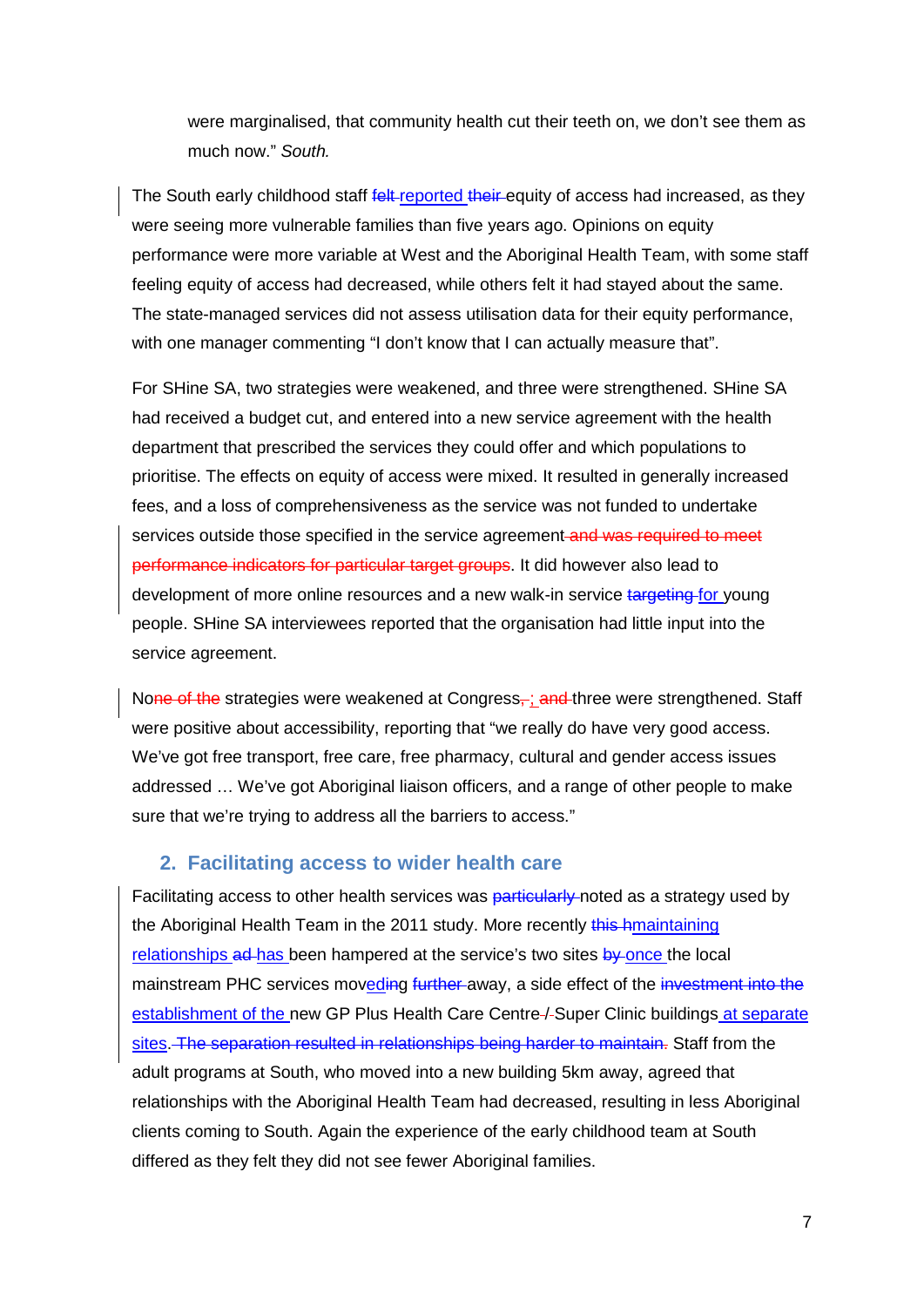Several South Australian service staff, including at SHine SA, felt more isolated and less able to connect clients with other services. This was attributed to increased individual client work at the expense of networking and community events, and due to funding cuts and closures at other health and community services.

Congress did not perceive many changes affecting their ability to facilitate access to other health services, with staff reporting "the issues are still the same, challenges are still there. I think we still make a difference."

## **3. Addressing social determinants of health inequity**

In 2011, we noted the state-managed services had less scope to act on social determinants than SHine SA and Congress. This gap seems to have widened. Community development activities at the state-managed services that had the potential to act on social determinants had been cut. These included cooking groups,  $a$ -peer nutrition education-**program**, and outreach to an Aboriginal kindergarten and an adult learning campus. One regional executive summed it up as: "There's no broad community-based programs to impact social determinants, other than  $\frac{1}{2}$  said ... children and families services, given that that is very much based on the early start concept."

One exception was the Aboriginal Health Team establishing an innovative Learning Centre that collaborated with training providers to provided training to the local community, including literacy-and, numeracy and first aid courses. However, this collaboration initiative also suffered from budget cuts to staffing.

In contrast, SHine SA did not feel that their work addressing social determinants had diminished or changed, with an expansion in sexual education at schools. Their advocacy on sexual health issues remained strong.

At Congress, there was an increased in action on social determinants, including a new Men's Shed that provides job training skills, new early childhood services targeting preschool readiness, and collaboration with the housing authority on housing issues. One Congress worker felt that it was "getting tougher" to achieve change in the social determinants, and other staff expressed frustration that the new Territory government had wound back the alcohol supply restriction measures Congress had advocated for, such as the banned drinkers' register.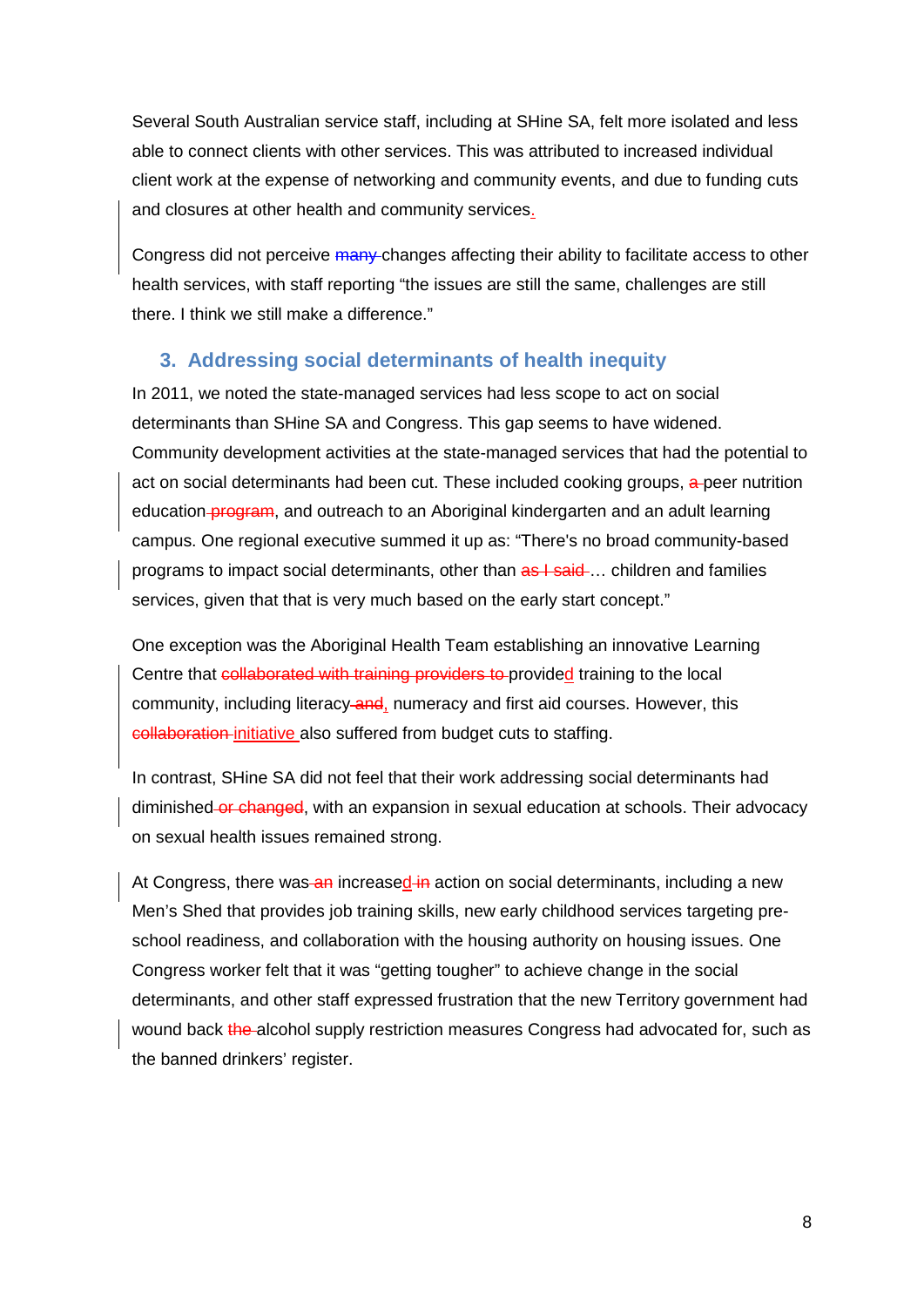# **Discussion**

The trajectories of change in ability to respond to health inequity were different for the state government services, the non-government organisation, and the Aboriginal community controlled service. While the South Australian services are becoming residual, rather than proportionate universal services, at the same time constraints on their ability to enact the necessary access strategies may mean they are becoming hard to reach services. CPHC is inherently political and contested, without clear agreement on scope and nature of service (Baum, 2008). The move away from CPHC in South Australia is a local expression of a national and global struggle between selective and comprehensive PHC (Labonte *et al.*, 2008; Lawn *et al.*, 2008).

Impeding access to health services is a risk to patient safety (Baum *et al.*, 2012). It is those members of the community with the least resources, and who are in the most vulnerable circumstances, who face this risk. This vulnerability has been accentuated by increasing wealth inequalities in Australia (Fletcher and Guttmann, 2013; Richardson and Denniss, 2014), with negative implications for health equity.

The comparative strengths of the Aboriginal community controlled organisation are clear. Already an exemplar in equity in the 2011 study in terms of equity, there were intensified efforts on some access strategies, and increased action on social determinants. This reinforces the community controlled sector's pioneering role in PHC, and indicates the need for greater understanding of the benefits of this model, as well as advocacy to safeguard it from measures that may undermine its equity performance, such as requiring primary care co-payments (Ah Chee and Boffa, 2014). SHine SA sits somewhere between Congress and the state-managed services, with a mix of positive and negative changes. Their results highlight the importance of their service agreement with the health department, which was the main determinant of the changes. As an NGO they haddid, however, have some flexibility not available to the state-managed services the ability to provide services outside the scope of the service agreement. giving them some flexibility not available to the state-managed services. The more positive findings for the community controlled and non-government organisations accord with our findings of strengths for these two models in other aspects of CPHC as well, such as health promotion, action on the social determinants of health, and community participation (Baum *et al.*, 2014; Baum *et al.*, 2013; Freeman *et al.*, 2014). These findings support literature indicating more comprehensive models of PHC only achieve traction outside the mainstream health system (Hurley *et al.*, 2010). Close the Gap funding temporarily supported the comprehensiveness of some of the services' approach to equity, but when this funding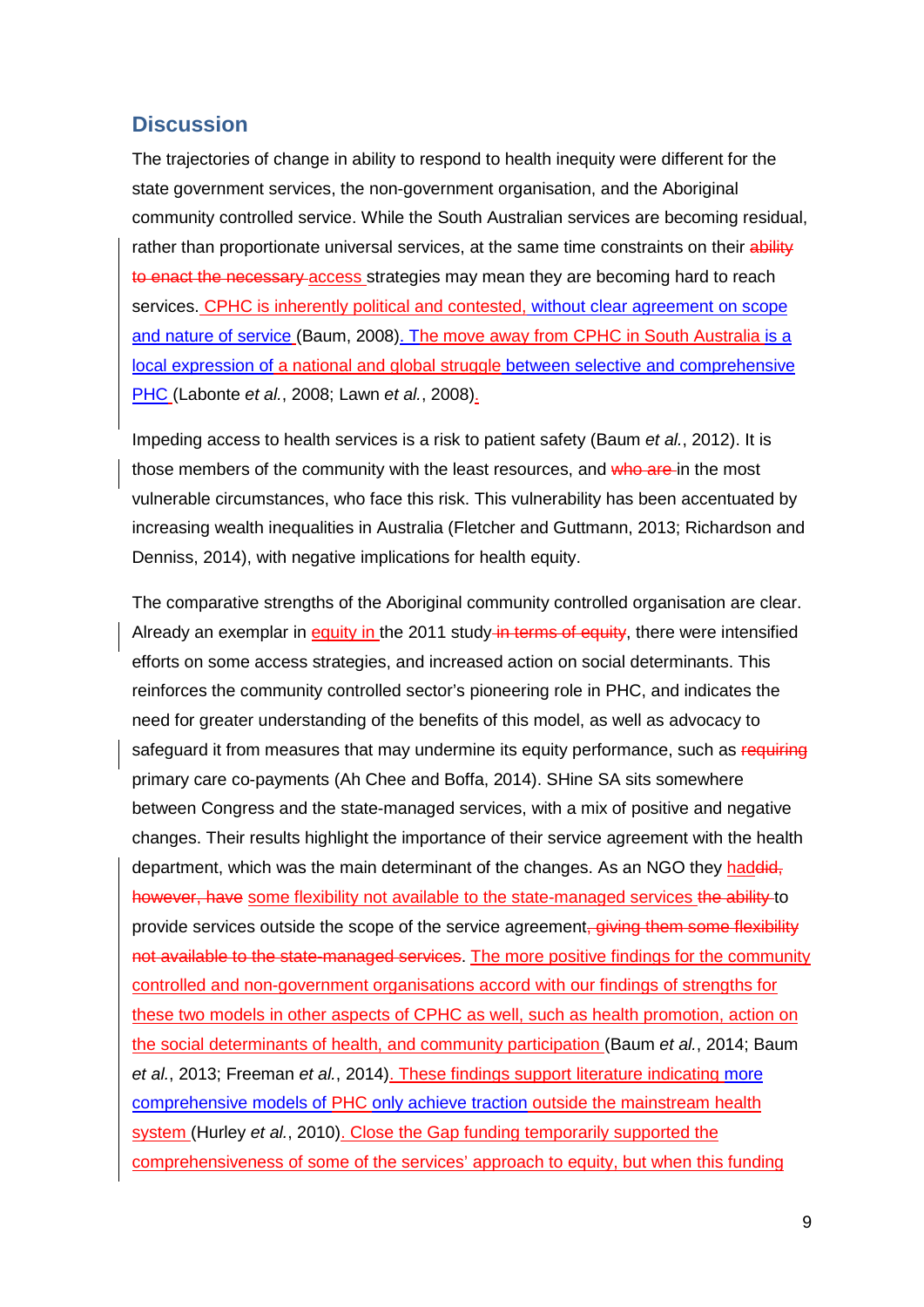was reduced, comprehensiveness was lost, illustrating that long term, secure funding is needed to support CPHC properly. For Congress, who had secure, sufficient core funding, the fee for service Close the Gap funding further supported comprehensiveness and access.

Only staff reflections on equity performance were gathered. It was beyond the scope of the research to examine utilisation rates for different populations, or health outcomes to illuminate further the self-reported evaluations. Future longitudinal research that gathers these utilisation data would provide further clarity on services' equity performance. A national survey of services may also provide a more complete comparative picture of how performance across different sectors and jurisdictions are now performing.

The different trajectories, and observed negative changes, highlight the need to continually monitor equity performance and advocate for the importance of health equity if health for all is to continue to be pursued in the face of growing inequality.

# **Conflicts of interest**

No conflicts of interest.

# **References**

- Ah Chee, D, Boffa, J (2014) A 'point of care' tax will hurt the sickest people in the country. *Baker IDI Perspectives* **2014 No. 008**, 10-12.
- Baum, F (2007) Health for All Now! Reviving the spirit of Alma Ata in the twenty-first century: An Introduction to the Alma Ata Declaration. *Social Medicine* **2**, 34-41.
- Baum, F (2008) 'The New Public Health.' (3rd ed.). (Oxford University Press: Melbourne)
- Baum, F, Freeman, T, Jolley, G, Lawless, A, Bentley, M, Vartto, K, Boffa, J, Labonte, R, Sanders, D (2014) Health promotion in Australian multi-disciplinary primary health care services: Case studies from South Australia and the Northern Territory. *Health Promotion International* **29**, 705-719.
- Baum, F, Freeman, T, Lawless, A, Jolley, G (2012) Community development improving patient safety by enhancing the use of health services *Australian Family Physician* **41**, 424-428.
- Baum, F, Legge, D, Freeman, T, Lawless, A, Labonte, R, Jolley, G (2013) The potential for multi-disciplinary primary health care services to take action on the social determinants of health: actions and constraints. *BMC Public Health* **13**, 460.
- Commission on Social Determinants of Health (2008). 'Closing the gap in a generation: Health equity through action on the social determinants of health' (Geneva: World Health Organization).
- Fletcher, M, Guttmann, B (2013). 'Income Inequality in Australia' (Canberra: Australian Government Treasury. [http://www.treasury.gov.au/PublicationsAndMedia/Publications/2013/Economic-](http://www.treasury.gov.au/PublicationsAndMedia/Publications/2013/Economic-Roundup-Issue-2/Economic-Roundup/Income-inequality-in-Australia))

[Roundup-Issue-2/Economic-Roundup/Income-inequality-in-Australia\).](http://www.treasury.gov.au/PublicationsAndMedia/Publications/2013/Economic-Roundup-Issue-2/Economic-Roundup/Income-inequality-in-Australia))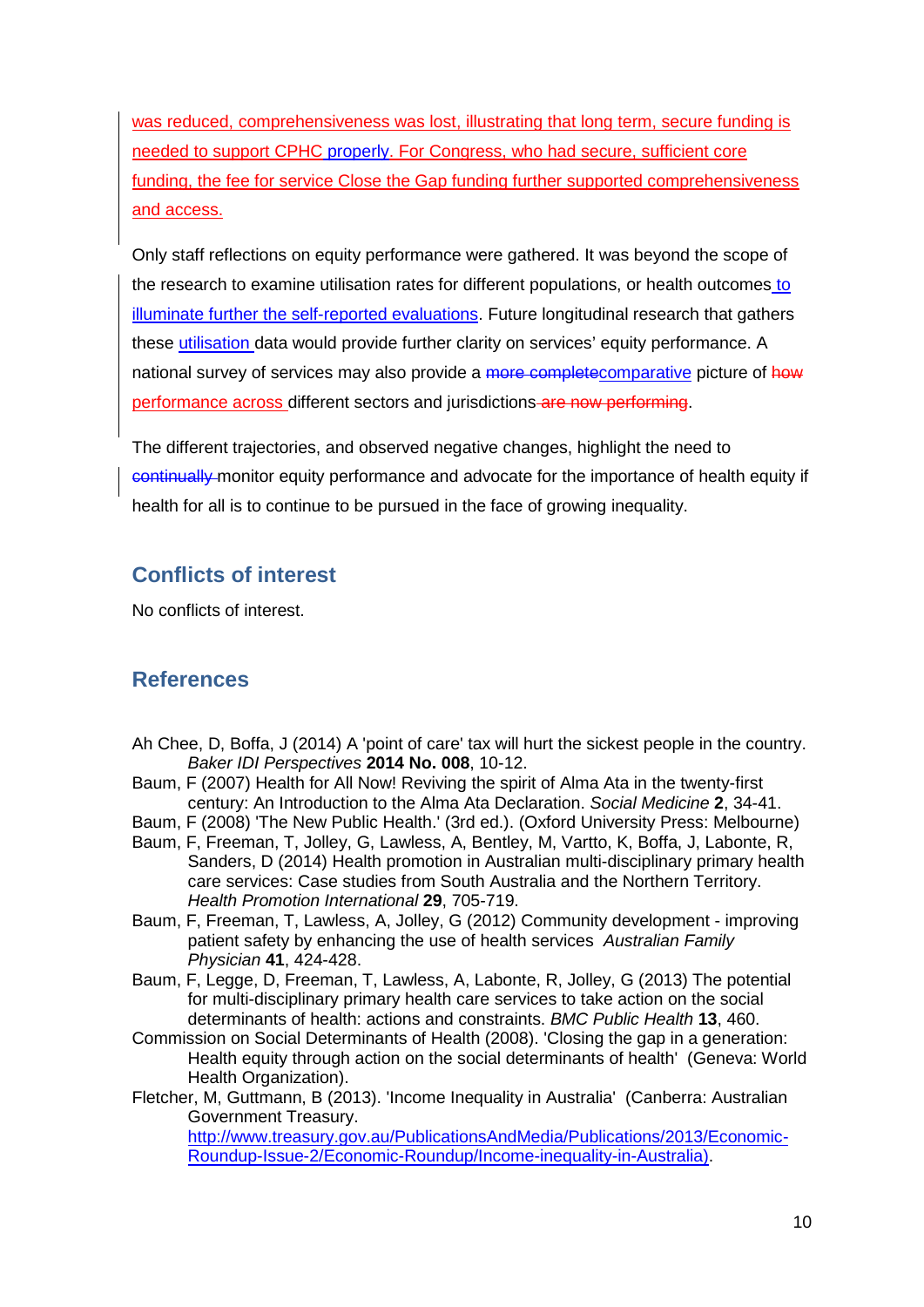- Foley, G (1982) Aboriginal Community Controlled Health Services: A short history. *Aboriginal Health Project Information Bulletin* **2**, 13-15.
- Freeman, T, Baum, F, Lawless, A, Jolley, G, Labonte, R, Bentley, M, Boffa, J (2011) Reaching those with the greatest need: how Australian primary health care service managers, practitioners and funders understand and respond to health inequity. *Australian Journal of Primary Health* **17**, 355-361. doi:10.1071/PY11033.
- Freeman, T, Baum, F E, Jolley, G M, Lawless, A, Edwards, T, Javanparast, S, Ziersch, A (2014) Service providers' views of community participation at six Australian primary healthcare services: scope for empowerment and challenges to implementation. *The International Journal of Health Planning and Management*  **Early View**. doi:10.1002/hpm.2253.
- Hanratty, B, Zhang, T, Whitehead, M (2007) How close have universal health systems come to achieving equity in use of curative services? A systematic review. *International Journal of Health Services* **37**, 89-109.
- Hurley, C, Baum, F, Johns, J, Labonte, R (2010) Comprehensive Primary Health Care in Australia: Findings from a narrative review of the literature. *Australasian Medical Journal* **1**, 147-152. doi:10.4066/AMJ.2010.201.
- Jolley, G, Freeman, T, Baum, F, Hurley, C, Lawless, A, Bentley, M, Labonté, R, Sanders, D (2014) Health policy in South Australia 2003–10: primary health care workforce perceptions of the impact of policy change on health promotion. *Health Promotion Journal of Australia* **25**, 116-124.
- Labonte, R, Sanders, D, Baum, F, Schaay, N, Packer, C, Laplante, D, Vega-Romero, R, Viswanatha, V, Barten, F, Hurley, C, Ali, H, Tujuba Manolakos, H, Acosta-Ramirez, N, Pollard, J, Narayan, T, Mohamed, S, Peperkamp, L, Johns, J, Ouldzeidoune, N, Sinclair, R, Pooyak, S (2008) Implementation, effectiveness and political context of comprehensive primary health care: preliminary findings of a global literature review. *Australian Journal of Primary Health* **14**, 58-67. doi:10.1071/PY08037.
- Lawn, J E, Rohde, J, Rifkin, S, Were, M, Paul, V K, Chopra, M (2008) Alma-Ata 30 years on: revolutionary, relevant, and time to revitalise. *The Lancet* **372**, 917-927.
- Marmot, M, Allen, J, Goldblatt, P, Boyce, T, McNeish, D, Grady, M, Geddes, I (2010). 'Fair society, healthy lives: Strategic review of health inequalities in England post-2010' (London: The Marmot Review).
- McCann, W (2012). 'Review of non-hospital based services' (Adelaide: Office of Public Employment and Review).
- Morse, J N, Barrett, M, Mayan, M, Olson, K, Spiers, J (2002) Verification strategies for establishing reliability and validity in qualitative research. *International Journal of Qualitative Methods* **1**, Article 2.
- National Hospital and Health Services Commission (1973). 'A Community Health Program for Australia' (Canberra: AGPS).
- Richardson, D, Denniss, R (2014). 'Income and Wealth Inequality In Australia. Policy Brief No. 64' (Canberra: The Australia Institute).
- SA Health (2013). 'SA Health's Response to the Review of Non-hospital based services': Government of South Australia ).
- Thiede, M, Akweongo, P, McIntyre, D (2007) Exploring the dimensions of access. In 'The economics of health equity'. (Eds. D McIntyre , G Mooney). (Cambridge University Press: Cambridge)
- World Health Organization (1978). 'Declaration of Alma-Ata, International Conference on Primary Health Care, USSR, 6-12 September' (Alma Ata: World Health Organization).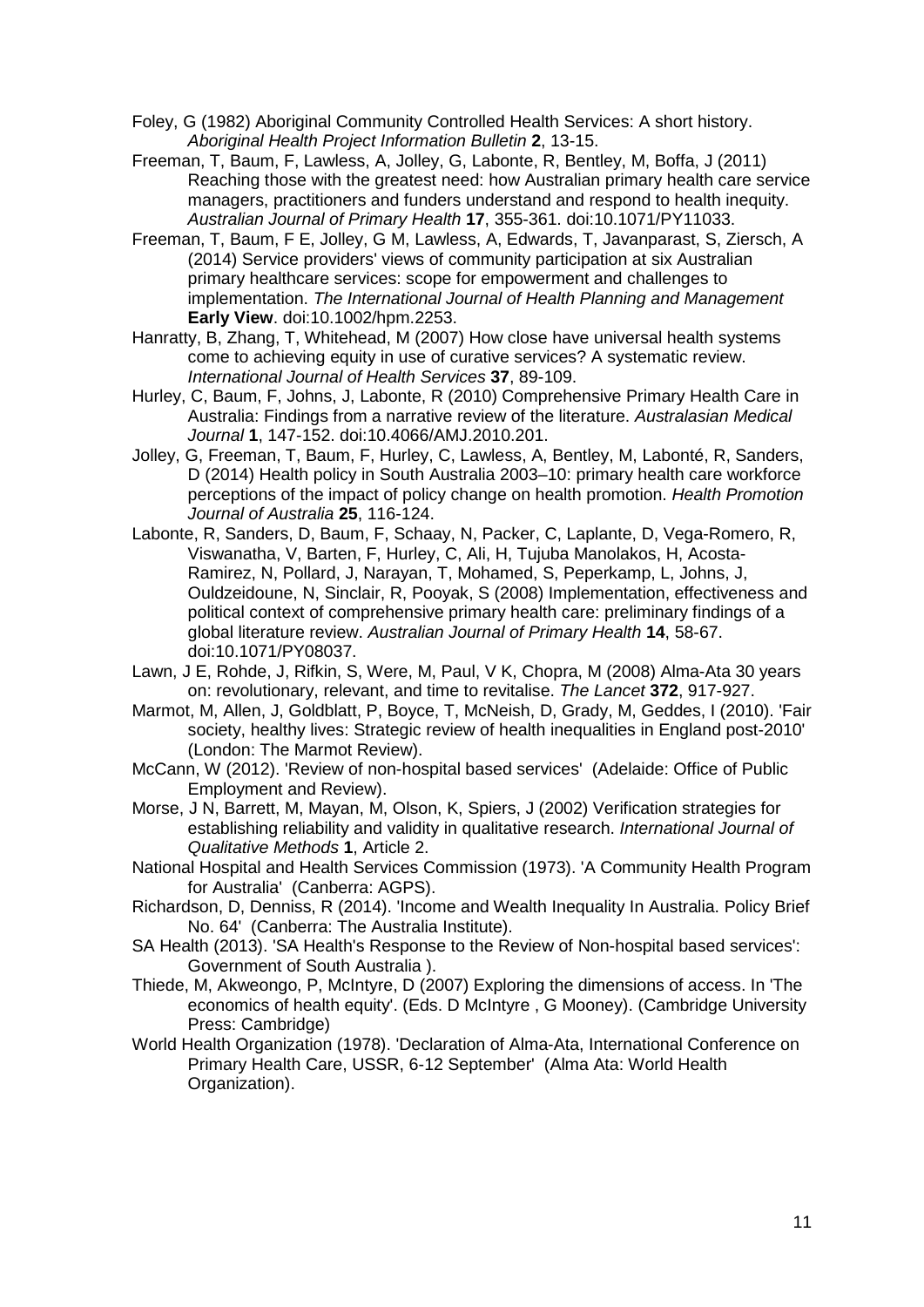### Table 1

### Characteristics of the case study PHC services in 2010 and 2013

|                                  | Budget (p.a.) |                     | Main source<br>of funding                     | Location<br>(FTE)      |                           | Approximate # of staff | Examples of disciplines employed                                                                                          |  |
|----------------------------------|---------------|---------------------|-----------------------------------------------|------------------------|---------------------------|------------------------|---------------------------------------------------------------------------------------------------------------------------|--|
|                                  | 2010          | 2013                |                                               |                        | 2010                      | 2013                   |                                                                                                                           |  |
| <b>North</b>                     | \$1.2m        | \$0.5m <sup>1</sup> | <b>SA Health</b>                              | Outer metro            | 16<br>(13.5)              | 10<br>(8.1)            | Social worker, speech pathologist,<br>occupational therapist, dietitian                                                   |  |
| West                             | \$1.1m        | \$1.3m <sup>2</sup> | <b>SA Health</b>                              | Inner metro            | 26<br>(20)                | 28<br>$(15.7)^2$       | Nurse, doctor, podiatrist, social<br>worker, PHC worker, speech<br>pathologist, lifestyle advisor,<br>dietitian           |  |
| South                            | \$1.7m        | \$1.6m              | <b>SA Health</b>                              | Inner metro            | 36<br>(22)                | 25<br>(15.3)           | Nurse, dietitian, speech<br>pathologist, psychologist,<br>occupational therapist, social<br>worker                        |  |
| Aboriginal<br><b>Health Team</b> | \$0.5m        | N/A <sup>3</sup>    | <b>SA Health</b>                              | Outer +<br>Inner metro | 12 <sub>2</sub><br>(10.8) | N/A <sup>3</sup>       | Aboriginal health worker,<br>Aboriginal PHC worker Aboriginal<br>primary mental health support<br>worker, youth workers   |  |
| Congress                         | \$20m         | \$20m               | Dept. of<br>Health &<br>Ageing                | Regional<br>city       | 320<br>(188)              | 310<br>(204.5)         | Medical officer, psychologist,<br>social worker, youth worker,<br>midwife, nurse, Aboriginal health<br>worker, pharmacist |  |
| Shine SA                         | \$6.1         | \$5.8m              | SA Health +<br>Dept. of<br>Health &<br>Ageing | Statewide              | 100<br>(55)               | 68<br>(50.7)           | Medical officer, nurse, counsellor,<br>education coordinators, disability<br>worker, Aboriginal youth support<br>worker   |  |

 $1$  Approximate – budget was combined with another site. Budget for 2 sites was \$1.1m

 $2$  As of 2011, due to service withdrawing

 $^3$  Service was restructured and merged with another service, can not calculate a comparison to 2010.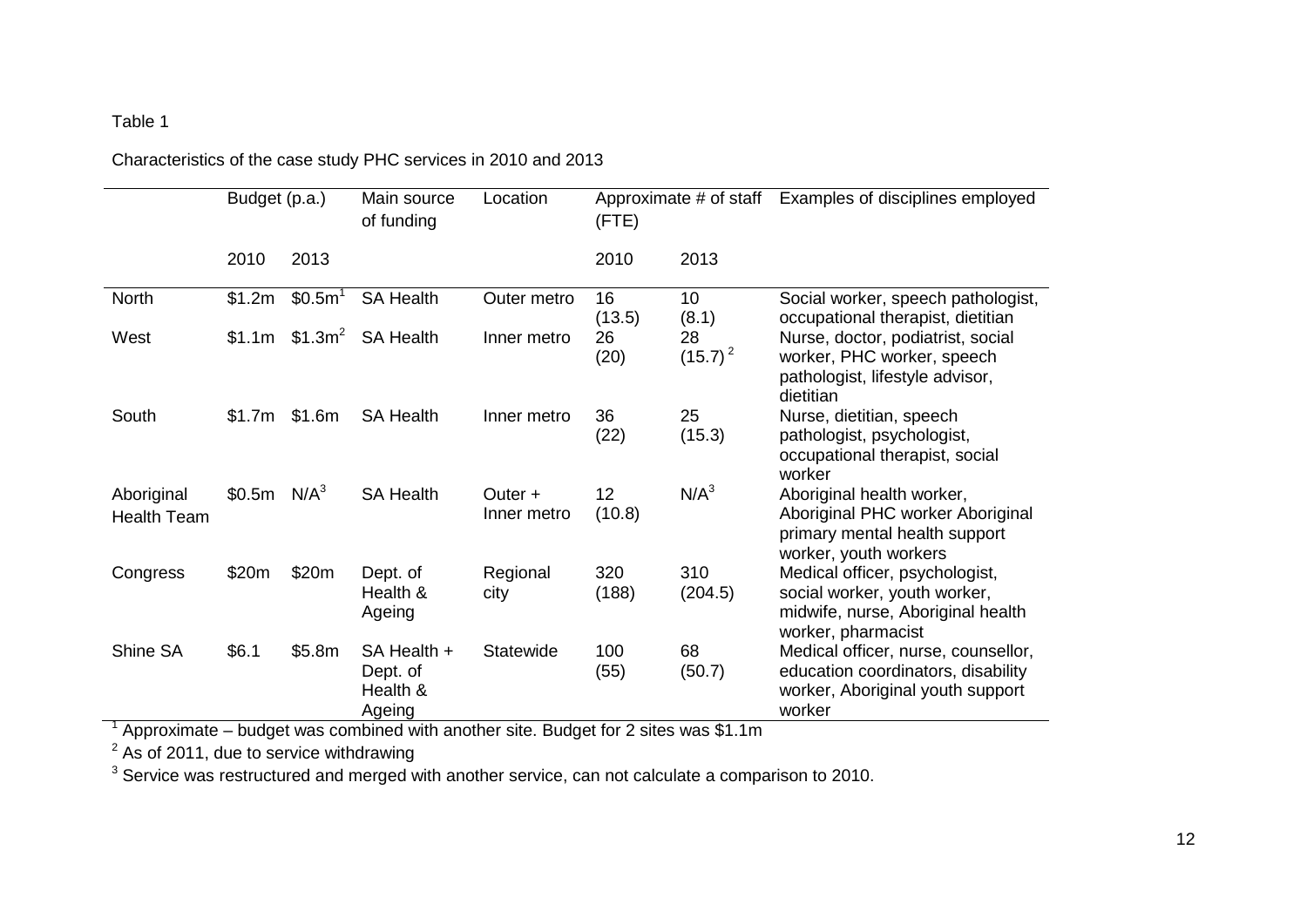#### Table 2

#### Characteristics of interviewees

| Characteristic                           | n (%)     |
|------------------------------------------|-----------|
| <b>Regional Health Executive</b>         | 3(5%)     |
| South Australian Health Department staff | 3(5%)     |
| Service                                  |           |
| <b>North</b>                             | 7 (13%)   |
| West                                     | 3(5%)     |
| South                                    | 8(15%)    |
| Aboriginal Health Team                   | 7 (13%)   |
| <b>SHine SA</b>                          | 9(16%)    |
| Congress                                 | 15 (27%)  |
| <b>Role at Service</b>                   |           |
| Manager                                  | 14 (25%)  |
| Board member                             | 3(5%)     |
| Practitioner                             | 32 (58%)  |
| Aboriginal Health Worker                 | 6(11%)    |
| <b>Nurse</b>                             | 5(9%)     |
| <b>Medical Officer</b>                   | 4(7%)     |
| Social Worker                            | 3(5%)     |
| Speech Pathologist                       | 2(4%)     |
| <b>Occupational Therapist</b>            | 2(4%)     |
| Psychologist                             | 2(4%)     |
| <b>Dietitian</b>                         | 2(4%)     |
| Lifestyle Advisor                        | 2(4%)     |
| Other                                    | 4(7%)     |
| Total                                    | 55 (100%) |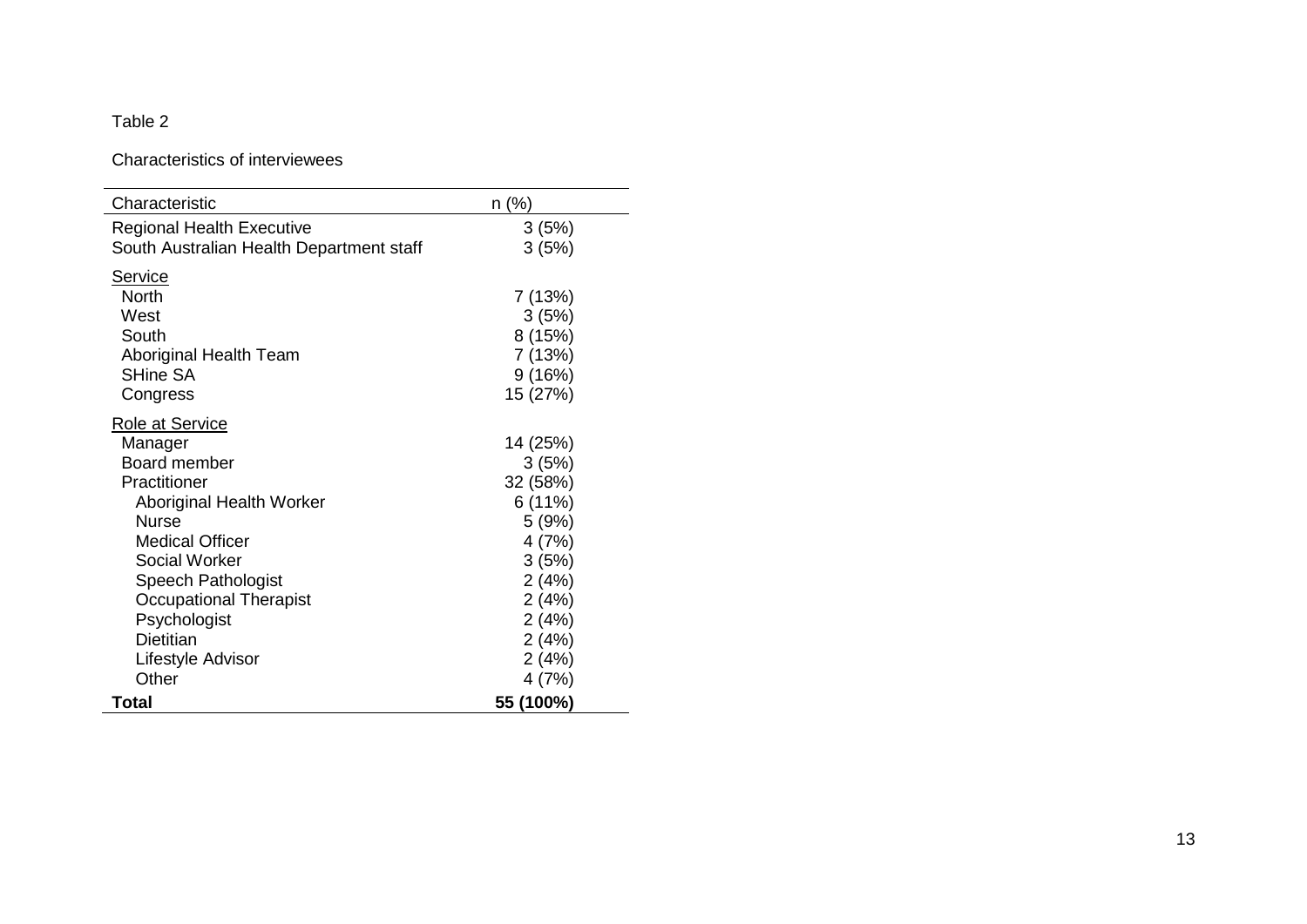# Table 3

Changes in scope to implement strategies for equity of access from 2010 to 2013 at the services

| Equity of access strategy | Examples from 2010 study                                                                                                                              | <b>Changes at State services</b>                                                                                                                                                                                                                                                                   | Changes at SHine SA                                                                                                         | <b>Changes at Congress</b>                                                                                                          |
|---------------------------|-------------------------------------------------------------------------------------------------------------------------------------------------------|----------------------------------------------------------------------------------------------------------------------------------------------------------------------------------------------------------------------------------------------------------------------------------------------------|-----------------------------------------------------------------------------------------------------------------------------|-------------------------------------------------------------------------------------------------------------------------------------|
| Availability              |                                                                                                                                                       |                                                                                                                                                                                                                                                                                                    |                                                                                                                             |                                                                                                                                     |
| Locally delivered         | Services positioned in<br>area of disadvantage,<br>transport, home visitation,<br>outreach provided, eg to<br>child care centres,<br>community venues | Reduced. Still located in<br>areas of disadvantage.<br>Home visitation heavily<br>reduced at North and<br>South, Outreach to<br>community venues heavily<br>reduced. Aboriginal Health<br>Team had transport<br>service in 2010, but is now<br>available only to those<br>with chronic conditions. | Unchanged. Clinics in<br>same location, home<br>visitation and outreach not<br>featured.                                    | Increased. Greater home<br>visitation and outreach<br>services available<br>compared to 2010.                                       |
| Availability of services  | Appointment times<br>available, crèche, flexible<br>appointment systems eg<br>walk in option, whether<br>eligibility criteria                         | Reduced. Eligibility criteria<br>of needing to have a<br>chronic condition<br>implemented for some<br>programs, especially at<br>Aboriginal Health Team.<br>Walk in discouraged at<br>Aboriginal Health Team,<br>more appointment based.<br>Crèche availability<br>reduced at North and<br>South.  | Mixed. Stricter eligibility<br>criteria, but greater<br>resources online, and new<br>drop in service                        | Mixed. Main clinic waiting<br>times reduced, improved<br>hybrid appointment/walk in<br>system. One after hours<br>service defunded. |
| Priority populations      |                                                                                                                                                       |                                                                                                                                                                                                                                                                                                    |                                                                                                                             |                                                                                                                                     |
| Priority of access        | System for fast tracking<br>clients from priority<br>populations                                                                                      | Mixed. Greater<br>formalisation of rules<br>around prioritisation, but<br>interviews suggest seeing<br>less of some priority                                                                                                                                                                       | Increased. Priority system<br>became stricter,<br>performance targets<br>around priority groups,<br>priority groups changed | Not applicable.                                                                                                                     |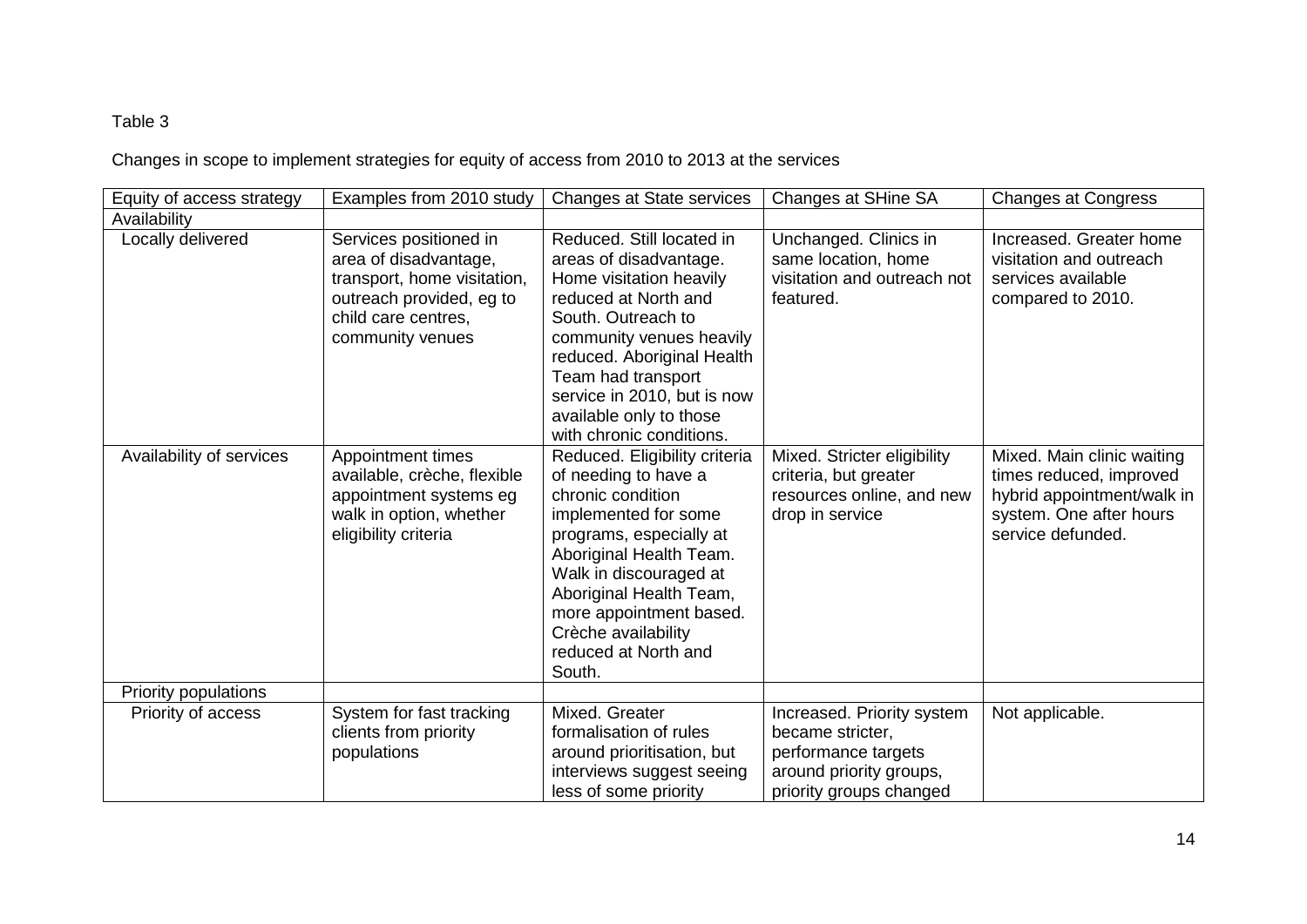|                              |                                                                                                                                    | groups, eg Aboriginal<br>clients because of other<br>barriers. Not applicable to<br>Aboriginal Health Team.                                                                                                                                                                                                                    | with service agreement.                                                                                                                                                                                                       |                                                                                                                                                                                                                                  |
|------------------------------|------------------------------------------------------------------------------------------------------------------------------------|--------------------------------------------------------------------------------------------------------------------------------------------------------------------------------------------------------------------------------------------------------------------------------------------------------------------------------|-------------------------------------------------------------------------------------------------------------------------------------------------------------------------------------------------------------------------------|----------------------------------------------------------------------------------------------------------------------------------------------------------------------------------------------------------------------------------|
| Specific services            | Services targeting priority<br>groups eg Aboriginal-<br>specific groups, special<br>clinic days for cultural<br>groups             | Heavily reduced.<br>Aboriginal group and<br>Aboriginal kindy/childcare<br>outreach at North ceased.<br>African playgroup at South<br>ceased. No opportunities<br>to develop local initiatives<br>to target priority groups.                                                                                                    | Increased. Yarning On<br>project on Aboriginal and<br><b>Torres Strait Islander</b><br>sexual health education<br>funded by Close the Gap.<br>CALD clinic days ceased<br>and replaced with links to<br>multicultural clinics. | Not applicable.                                                                                                                                                                                                                  |
| Affordability                |                                                                                                                                    |                                                                                                                                                                                                                                                                                                                                |                                                                                                                                                                                                                               |                                                                                                                                                                                                                                  |
| Free/affordable services     | All services at six sites<br>were free, with the<br>exception of minimal fees<br>at SHine SA                                       | Unchanged. Still free                                                                                                                                                                                                                                                                                                          | Reduced. Greater fees for<br>those over 25 years old.                                                                                                                                                                         | Increased. Still free. Free<br>service phone number set<br>up.                                                                                                                                                                   |
| Acceptability                |                                                                                                                                    |                                                                                                                                                                                                                                                                                                                                |                                                                                                                                                                                                                               |                                                                                                                                                                                                                                  |
| <b>Culturally respectful</b> | Buildings welcoming, eg<br>Aboriginal artwork, flags,<br>employing Aboriginal<br>staff/cultural workers,<br>interpreters available | Mixed. Aboriginal group<br>and outreach at North<br>ceased (see Specific<br>services above). South<br>less connected with<br>Aboriginal service, and<br>less Aboriginal artwork,<br>posters, flags in new<br>building. Aboriginal Health<br>Team has own building<br>with Aboriginal reception<br>staff, artwork, and posters. | Increased. Aboriginal<br>client numbers increased.<br>Yarning On project<br>established with Aboriginal<br>schools.                                                                                                           | Unchanged. Some<br>perceptions that funding<br>regulations were leading<br>to more non-Aboriginal<br>professional staff being<br>employed. Aboriginal<br>employment seen as<br>priority, with estimated<br>40% Aboriginal staff. |
| Welcoming, informal          | Making the health service                                                                                                          | Reduced. South and                                                                                                                                                                                                                                                                                                             | Unchanged.                                                                                                                                                                                                                    | Increased. Main clinic                                                                                                                                                                                                           |
|                              | more welcoming, less                                                                                                               | Aboriginal Health Team -                                                                                                                                                                                                                                                                                                       |                                                                                                                                                                                                                               | renovated.                                                                                                                                                                                                                       |
|                              | formal than traditional<br>health services                                                                                         | concern new buildings<br>have reduced community                                                                                                                                                                                                                                                                                |                                                                                                                                                                                                                               |                                                                                                                                                                                                                                  |
|                              |                                                                                                                                    | feel. North seen as less                                                                                                                                                                                                                                                                                                       |                                                                                                                                                                                                                               |                                                                                                                                                                                                                                  |
|                              |                                                                                                                                    |                                                                                                                                                                                                                                                                                                                                |                                                                                                                                                                                                                               |                                                                                                                                                                                                                                  |